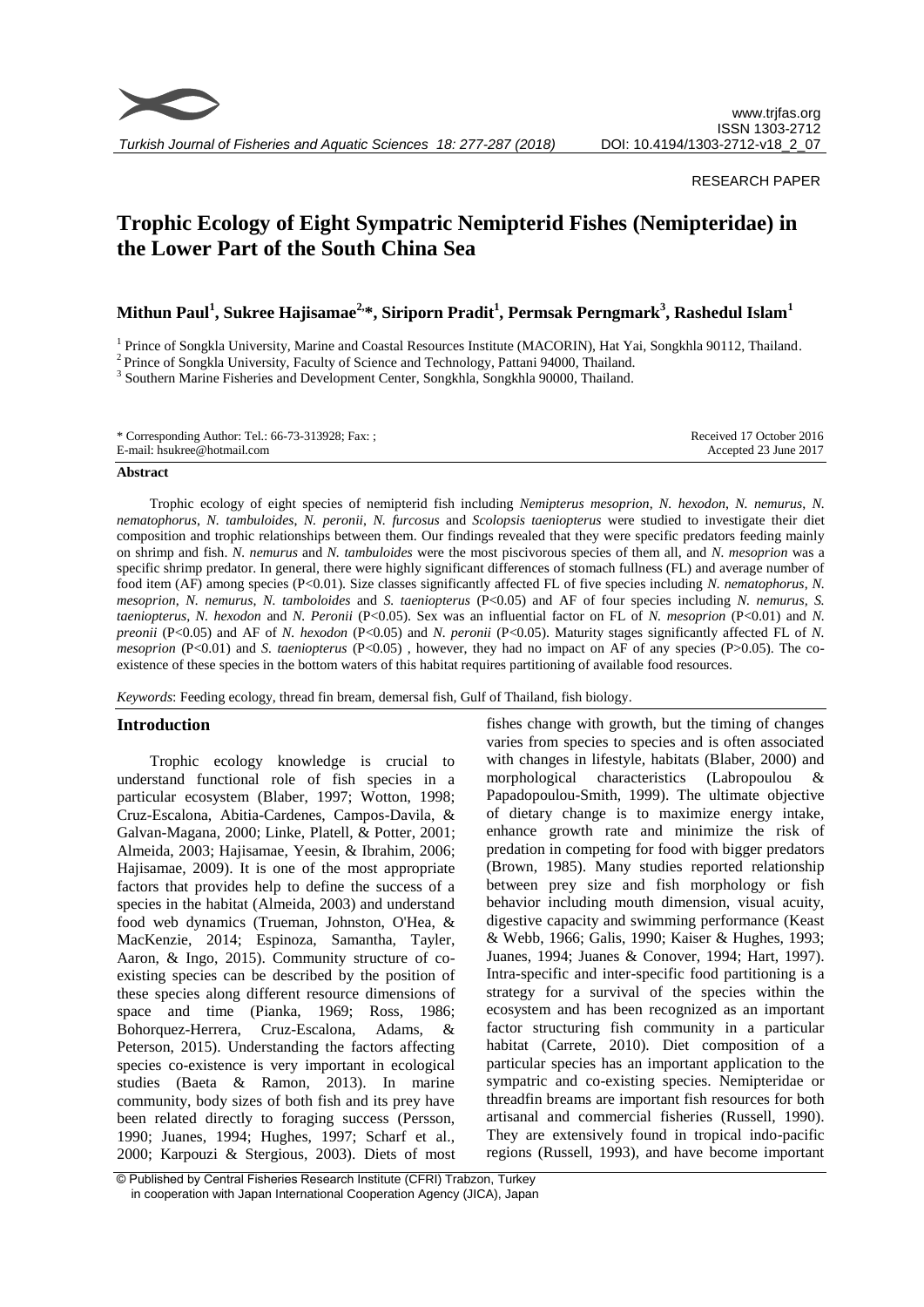target species in many countries including India (Joshi, 2005), Japan, Taiwan (Russell, 1993), Indonesia, China (Ping, Rensie, & Jing, 2011) and others (ElHaweet, 2013). In Thailand, various species of threadfin fin breams contribute greatly to the trawl fisheries with the possible consequence of a depletion of resources (Stobutzki et al., 2006). Careful management is therefore highly required. However, feeding ecology and interspecific relationships among nemipterid species is poorly understood. This study therefore aims to investigate diet composition and trophic relationships of eight nemipterid species residing in the southern part of the South China Sea including *Nemipterus mesoprion* (Bleeker, 1853), *Nemipterus hexodon* (Quoy & Gaimard, 1824), *Nemipterus nemurus* (Bleeker, 1857), *Nemipterus nematophorus* (Bleeker, 1854), *Nemipterus tambuloides* (Bleeker, 1853), *Nemipterus peronii* (Valenciennes, 1830), *Nemipterus furcosus* (Valenciennes, 1830) and *Scolopsis taeniopterus* (Cuvier, 1830). This information will be useful for the understanding of natural phenomenon and may serve as useful data for future management of these fishery resources.

# **Materials and Methods**

## **Study Site and Sample Collection**

The study area was located between 6° 41' 42" to 9° 18' 10.8"N and 100° 2' 13.2" to 102° 3' 7.2"E in the lower part of the South China Sea (Figure 1). A total of 22 sampling stations were set based on four depth contours (15-25 m, 25-35 m, 35-45 m, 45-55 m). Three replicated bottom trawling cruises were conducted at each station by the MV PRAMONG 9 research vessel during 22-30 April 2015, 26 May-4 June 2015 and 19–29 July 2015. The bottom-trawl net

used was made by nylon with the headline of 39 m, mesh size of 40 mm and mesh size at the cod-end of 25 mm. The duration of trawl hauls was 60 minutes. Data such as longitude, latitude, depth of water, trawl duration and towing distance were recorded. From eight target fish species including *N. mesoprion*, *N. hexodon*, *N. nemurus*, *N. nematophorus*, *N. tambuloides*, *N. peronii*, *N. furcosus* and *S. taeniopterus*, a total of 476 specimens, were sorted from the whole catches, identified, counted, weighted, frozen and brought back to laboratory for further analysis. Additional samples containing 430 fishes were collected from bottom gill net fisheries at five main fishing ports nearby trawling areas including Surattani, Nakornsritammarat, Songkhla, Pattani and Narathiwas provinces covering the lower part of the South China Sea.

#### **Laboratory Analysis**

Frozen fish samples were thawed, length and weight were measured using a caliper and weight balance to the nearest centimeter and gram, respectively. The fish samples were classified into four different size classes (S1 =  $\leq$ 7.1 cm, S2 = 7.1-14 cm,  $S3 = 14.1 - 21.0$  cm, and  $S4 > 21.0$  cm). They were gutted open by a surgical ocular scissors. Sexes were identified by gonad observation (Dan, 1977) and maturity stages (immature, maturing, early matured and fully matured stages) were recorded (modified from Raje, 1996 and Dan, 1977). Fish stomachs were removed and immediately preserved with 10% buffer formalin for a week, drenched overnight with freshwater and preserved in 70% ethanol separately (Hajisamae, 2009). Stomach was cut-open in a petri dish by a corneal scissor. An OLYMPUS SZ61 microscope was used to examine and identify food contents. Each dietary item was identified to the



**Figure 1.** Study area along the lower part of the South China Sea.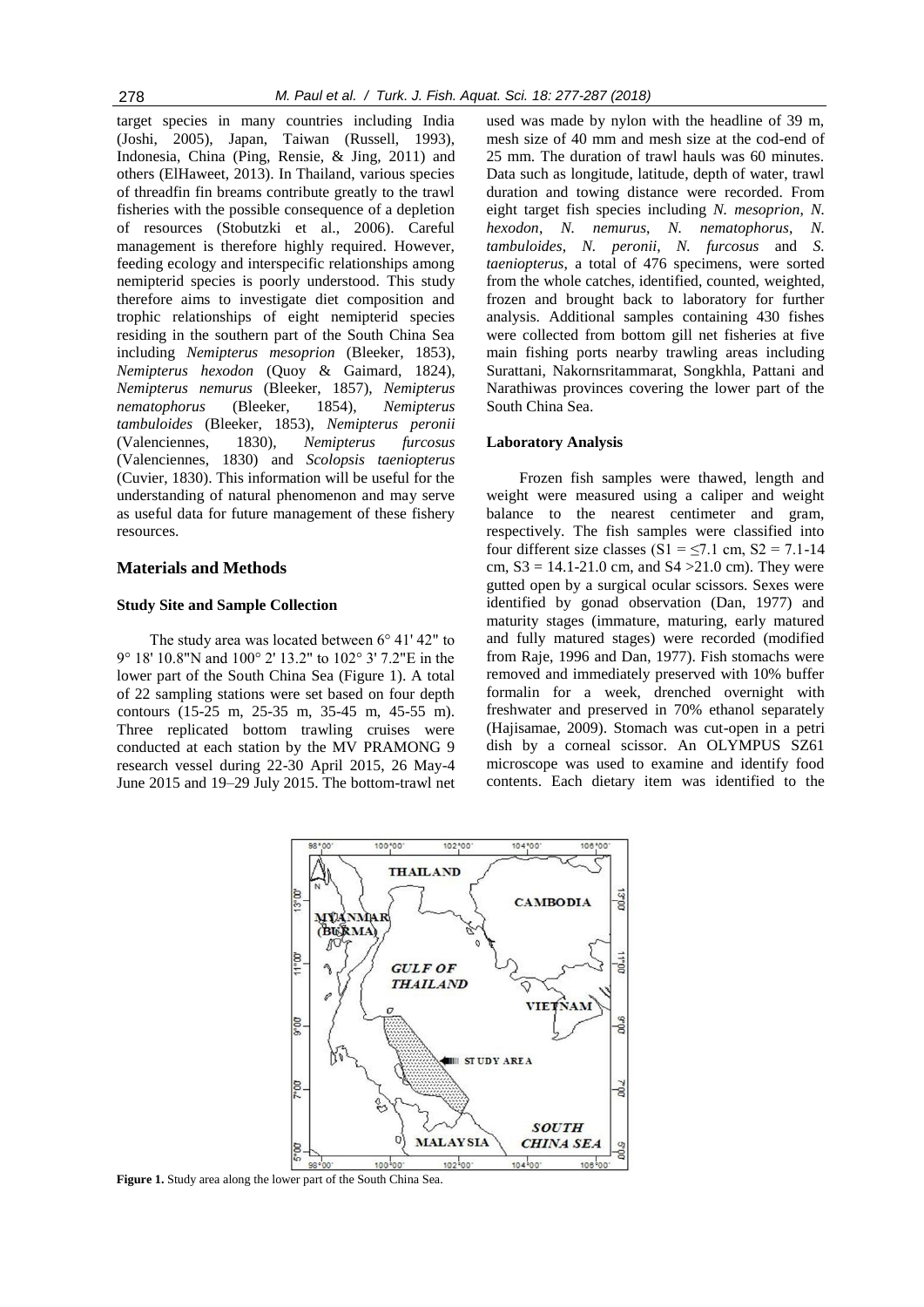lowest taxonomic level as possible. Prior to stomach content analysis, stomach fullness (FL) was visually estimated at a scale of 0-10, where 0 was empty and 10 represented completely full with food (modified from Hajisamae, 2009). Prey item weight was taken by using a microbalance with an accuracy of 0.001 g (Sartorius TE 214S).

## **Data Analysis**

The Percentage of Index of Relative Importance (%IRI) was applied to analyze diet composition, attributes and overlap. %IRI was calculated by the following formula (Cortes 1997):

$$
\%IRI = \frac{IRI}{\sum IRI} \times 100
$$

The Index of Relative Importance (IRI) is calculated by the following formula (Hyslop, 1980):

 $IRI = (%N + %W)x %F0$ 

Where %N is the percentage composition by number, %W is percentage composition by weight and %FO is percentage frequency of occurrence of each prey.

Vacuity index (VI) was calculated using the following formula:

$$
VI = \frac{\text{Total number of empty stomach}}{\text{Total number of stomach examined}} \times 100
$$

Average number of food items (AF) was an average number of prey items in each stomach.

Diet breadth (Bi) was calculated using Levin"s standardized index (Labropoulou & Papadopoulou-Smith, 1999).

$$
Bi = \left(\frac{1}{n-1}\right)\left(\left(\frac{1}{\sum_{i,j=1}^{n} P_{ij}^{2}}\right) - 1\right)
$$

Where  $Bi = \text{Levin's standardized index}$  for predator, "i"; " $Pij" =$  proportion of diet of predator "i" that is made up of prey "j"; "n" = number of prey categories

Diet overlap  $(C_H)$  was calculated by Simplified Morisita index or Morisita-Horn index (Horn, 1966)

$$
C_H\!=\!\!\frac{2(\Sigma p_{ij}p_{ik})}{\Sigma p_{ij}^2+\Sigma p_{ik}^2}
$$

Where  $C_H$ = Morisita-Horn index of overlap between species '*i*' and '*k*';  $p_{ij}$ = proportion food 'i' of the total food quantity by species *'j'*;  $p_{ik}$ = proportion food 'i' of the total food used by species 'k' and  $n =$ total number of food item. The rate of overlap was classified as low overlap  $= 0.0 - 0.29$ , moderately overlap = 0.30-0.59 and high overlap (to be biologically significant) =  $0.60$ -1.00 (Langton, 1982).

## **Statistical Analysis**

One-way analysis of variance (ANOVA) was used to analyze stomach fullness (FL) and average number of food item (AF) for fish of different size classes, stages of maturity and sexes. Log  $(X+1)$ transformation of raw data was applied prior to statistical analysis to reduce non-normality. To assess inter-specific trophic relationship, cluster analysis was used. Prior to analysis, the dietary samples were square-rooted transformed. The Bray-Curtis similarity was constructed to form a cluster dendogram by using a PRIMER statistical package 5.0 (Clarke & Gorley 2001). A one-way analysis of similarities (ANOSIM) was performed to test a significant difference of the grouping on the dendogram. A similarity percentage (SIMPER) was applied to assess what dietary items make the greatest contribution to the grouping.

## **Results**

#### **Food and Dominant Food Items**

Shrimp, fish, crab, echinoderm and mollusk were common food items for all species examined. Due to a great portion of shrimp and fish in the diet, they were considered the most important food for these fishes (Table 1). However, levels of contribution of each food items in the diet for each species were different. Shrimp largely dominated the diets of *N. mesoprion* (% IRI = 88.9) but fish highly contributed to the diets of *N. nemurus* (% IRI =  $89.9\%$ ) and *N. tambuloides* (% IRI = 80.8%). Five species including *N. nametaophorus, N. peronii, S. taenipoterus, N. hexodon* and *N. furcosus* ingested almost equal proportion of shrimp and fish with slightly greater value in favour of shrimp. Very small contribution of shrimp was found in the diet of *N. nemurus* (% IRI  $=$ 2.8%)*.* 

#### **Dietary Attributes**

Trophic attributes, including stomach fullness (FL), total number of food item (TLF), average number of food item (AF), vacuity index (VI) and diet breadth (Bi) are shown in Table 2. It was found that FL ranged from 3.34 for *N. nematophorus* to 8.08 for *N. tambuloides*. Analysis of variance (ANOVA) detected a highly significant difference between FL of eight fish species (P<0.01) (Table 3). TLF ranged from 11 items for *N. peronii* to 37 items for *S. taenopterus*. AF was highest in the diet of *N. tambuloides* (4.87) and lowest in *N. nematopterus*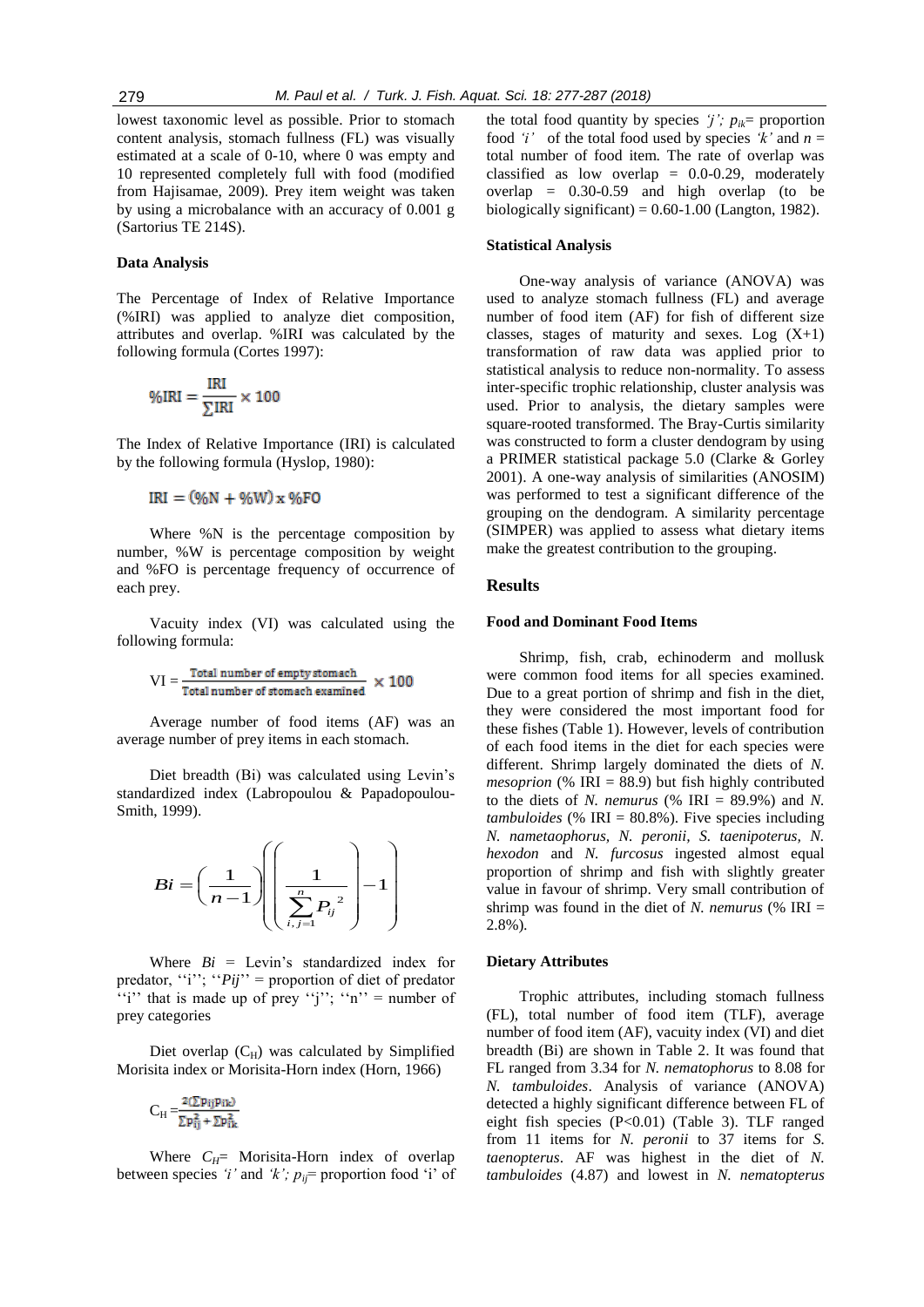|                            |                          | S. taeniopterus |                          |                          | N. hexodon               |                          |                          |                          | N. furcosus              |                          |                          |                          |                          | N. tambuloides           |                |      |  |  |
|----------------------------|--------------------------|-----------------|--------------------------|--------------------------|--------------------------|--------------------------|--------------------------|--------------------------|--------------------------|--------------------------|--------------------------|--------------------------|--------------------------|--------------------------|----------------|------|--|--|
| Food items                 | %N                       | %FO             | $\% W$                   | %IRI                     | %N                       | %FO                      | $\% W$                   | %IRI                     | %N                       | %FO                      | %W                       | %IRI                     | %N                       | %FO                      | % $W$          | %IRI |  |  |
| Crab                       | 3.0                      | 10.8            | 2.7                      | 0.9                      | 17.4                     | 27.0                     | 27.7                     | 8.7                      | 5.7                      | 14.9                     | 7.2                      | 1.6                      | 18.9                     | 38.3                     | 6.8            | 5.1  |  |  |
| Unidentified crab          | 1.9                      | 7.8             | 1.2                      | 0.6                      | 2.8                      | 8.1                      | 2.4                      | 1.0                      | 2.8                      | 7.5                      | 1.9                      | 0.6                      | 7.7                      | 13.3                     | 2.2            | 2.9  |  |  |
| Charybdis sp.              |                          |                 |                          |                          |                          |                          |                          |                          |                          |                          |                          |                          | 2                        | 1.7                      | 1.6            | 0.1  |  |  |
| Charybdis anisodon         |                          |                 |                          |                          |                          |                          |                          |                          |                          |                          |                          |                          | 1.3                      | 5.1                      | 0.5            | 0.2  |  |  |
| Parapanope sp.             |                          |                 |                          |                          |                          |                          |                          |                          |                          |                          |                          |                          |                          | 5.1                      | 0.8            | 0.2  |  |  |
| Portunus pelagicus         | 1.1                      | 3.1             | 1.5                      | 0.2                      | 12.4                     | 10.8                     | 13.1                     | 6.3                      | 2.8                      | 7.5                      | 5.2                      | 1.0                      | 6.1                      | 10.0                     | 0.4            | 1.4  |  |  |
| Thenus orientalis          | $\overline{\phantom{0}}$ | $\sim$          | $\sim$                   | $\overline{\phantom{a}}$ | 1.1                      | 2.8                      | 3                        | 0.3                      | $\overline{\phantom{a}}$ | $\overline{\phantom{a}}$ | $\overline{\phantom{a}}$ |                          | $\overline{a}$           | $\overline{\phantom{a}}$ |                |      |  |  |
| Shrimp                     | 37.8                     | 55.2            | 24.8                     | 50.8                     | 42.1                     | 51.4                     | 25.8                     | 43.1                     | 51.9                     | 55.0                     | 26.3                     | 47.9                     | 22.2                     | 31.7                     | $\overline{4}$ | 13.0 |  |  |
| Mantis shrimp              | 0.9                      | 3.7             | 1.8                      | 0.3                      | 3.9                      | 5.4                      | 1.2                      | 0.6                      | 1.9                      | 5.0                      | 6.6                      | 0.7                      | 0.3                      | 1.7                      | 0.2            | 0.0  |  |  |
| Oratosquilla solicitans    | 0.3                      | 1.0             | 0.8                      | 0.0                      | 0.6                      | 2.8                      | 0.4                      | 0.1                      | ٠                        |                          |                          |                          |                          |                          |                |      |  |  |
| Penaeus indicus            | 0.7                      | 2.4             | 4.5                      | 0.3                      | 0.6                      | 2.8                      | 10.4                     | 0.7                      | 1.9                      | 5.0                      | 8                        | 0.9                      | $\mathbf{1}$             | 5.1                      | $\mathfrak{2}$ | 0.3  |  |  |
| Other shrimps              | 28.5                     | 39.9            | 17.1                     | 48.4                     | 36.5                     | 37.9                     | 11.5                     | 41.5                     | 48.1                     | 45.0                     | 11.8                     | 46.4                     | 20.9                     | 25.0                     | 1.9            | 12.7 |  |  |
| Other crustaceans          | 7.4                      | 8.2             | 0.7                      | 1.8                      | 0.6                      | 2.8                      | 2.3                      | 0.2                      |                          |                          |                          |                          |                          |                          |                |      |  |  |
| Echinoderm                 | 1.3                      | 4.5             | 7.1                      | 0.6                      |                          |                          |                          |                          |                          |                          |                          |                          |                          |                          |                |      |  |  |
| Holothuria fuscogilva      | 0.2                      | 0.6             | 0.6                      | 0.0                      |                          |                          |                          |                          |                          |                          |                          |                          |                          |                          |                |      |  |  |
| Holothuria scabra          | 0.9                      | 2.7             | 6.4                      | 0.5                      |                          |                          |                          |                          |                          |                          |                          |                          |                          |                          |                |      |  |  |
| Starfish                   | 0.2                      | 1.0             | 0.1                      | 0.0                      |                          | ٠                        | $\overline{\phantom{a}}$ |                          |                          |                          |                          |                          |                          |                          |                |      |  |  |
| Fish                       | 49.5                     | 39.6            | 57.9                     | 46.8                     | 37.6                     | 45.9                     | 28.3                     | 46.9                     | 34.9                     | 45.0                     | 38.8                     | 47.4                     | 53.5                     | 68.4                     | 81.7           | 80.8 |  |  |
| Caranx sexfasciatus        | $\overline{\phantom{0}}$ |                 | $\overline{\phantom{a}}$ | $\sim$                   | $\overline{\phantom{a}}$ | $\sim$                   | $\sim$                   | $\overline{\phantom{a}}$ | $\overline{\phantom{a}}$ |                          | $\overline{\phantom{a}}$ | $\sim$                   | 13.8                     | 11.7                     | 11.9           | 6.7  |  |  |
| Carangidae                 | 11.5                     | 8.2             | 36.8                     | 10.5                     | 1.7                      | 5.4                      | 2.1                      | 0.5                      | 0.9                      | 2.5                      | 1.3                      | 0.1                      | 31                       | 38.3                     | 48.7           | 67.9 |  |  |
| Kurtus sp.                 | 0.2                      | 0.6             | 0.6                      | 0.0                      | 1.1                      | 5.4                      | $\overline{4}$           | 0.6                      | 0.9                      | 2.5                      | 1.9                      | 0.1                      |                          |                          |                |      |  |  |
| Selaroides leptolepsis     | 1.9                      | 1.4             | 8.7                      | 0.4                      | $\sim$                   | $\overline{\phantom{a}}$ | $\overline{\phantom{a}}$ | $\overline{\phantom{a}}$ | ٠                        |                          | $\overline{\phantom{a}}$ | $\overline{\phantom{a}}$ | 5.7                      | 10.0                     | 16.2           | 4.8  |  |  |
| Other fishes               | 35.7                     | 28.5            | 11.7                     | 35.9                     | 34.8                     | 35.1                     | 22.3                     | 45.8                     | 33.0                     | 40.1                     | 35.5                     | 47.2                     | 3                        | 8.3                      | 4.8            | 1.4  |  |  |
| Mollusk                    | 7.1                      | 12.5            | 3.5                      | 0.8                      | 2.2                      | 10.8                     | 14.3                     | 1.1                      | 7.5                      | 7.5                      | 27.8                     | 3.0                      | 2.7                      | 8.3                      | 5.8            | 0.5  |  |  |
| Bivalvia                   | 3.8                      | 4.7             | 0.3                      | 0.5                      | 0.6                      | 2.8                      | 0.2                      | 0.1                      |                          |                          |                          |                          |                          |                          |                |      |  |  |
| Charonia variegata         |                          |                 | $\overline{\phantom{a}}$ | $\sim$                   | 0.6                      | 2.8                      | 1.8                      | 0.2                      | $\overline{\phantom{a}}$ |                          |                          |                          | 0.3                      | 1.7                      | 0.1            | 0.0  |  |  |
| Loliginidae                | 0.2                      | 0.4             | 0.3                      | 0.0                      |                          |                          |                          |                          | 6.6                      | 5.0                      | 27.3                     | 2.9                      | 1.0                      | 1.7                      |                | 0.0  |  |  |
| Monoplex intermedius       |                          |                 |                          |                          |                          |                          |                          |                          | 0.9                      | 2.5                      | 0.5                      | 0.1                      | $\overline{\phantom{a}}$ |                          |                |      |  |  |
| Uroteuthis $(P)$ chinensis | 0.5                      | 1.0             | 1.2                      | 0.0                      |                          |                          |                          |                          |                          |                          |                          |                          | 0.7                      | 3.4                      | $\overline{4}$ | 0.4  |  |  |
| Uroteuthis (P) duvaucelii  |                          |                 |                          |                          |                          |                          | $\overline{\phantom{a}}$ |                          |                          |                          |                          |                          | 0.7                      | 1.7                      | 1.7            | 0.1  |  |  |
| Sepioteuthis lessoniana    |                          |                 |                          | $\sim$                   | 0.6                      | 2.8                      | 10.5                     | 0.7                      |                          |                          |                          |                          |                          |                          |                |      |  |  |
| Sepia sp.                  | 0.1                      | 0.4             | 1.4                      | 0.0                      |                          |                          | $\overline{\phantom{a}}$ | 0.0                      |                          |                          |                          |                          |                          |                          |                |      |  |  |
| Veneridae                  |                          | 2.0             | 0.1                      | 0.1                      | $\overline{\phantom{a}}$ | $\overline{\phantom{a}}$ | $\overline{\phantom{a}}$ | 0.0                      |                          |                          |                          |                          |                          |                          |                |      |  |  |
| Other mollusks             | 1.4                      | 4.1             | 0.3                      | 0.2                      | 0.6                      | 2.8                      | 1.8                      | 0.2                      |                          |                          |                          |                          |                          |                          |                |      |  |  |
| Urechidae                  | 1.5                      | 1.2             | 3.9                      | 0.2                      | 0.6                      | 2.8                      | 3.9                      | 0.3                      |                          |                          |                          |                          | 2.7                      | 6.6                      | 1.7            | 0.6  |  |  |

Table 1. Mean abundance (ind/50 m/12 h) of species caught inside the strata (St1–St6) around the gas platform Barbara NW and at the open-sea control site (St7). P = pelagic; NB = nekto-benthic; B = benthic; 1st: 1<sup>st</sup> year after construction; 2nd: 2<sup>nd</sup> year after construction; 3rd: 3<sup>rd</sup> year after construction; No. of hauls inside each stratum = 11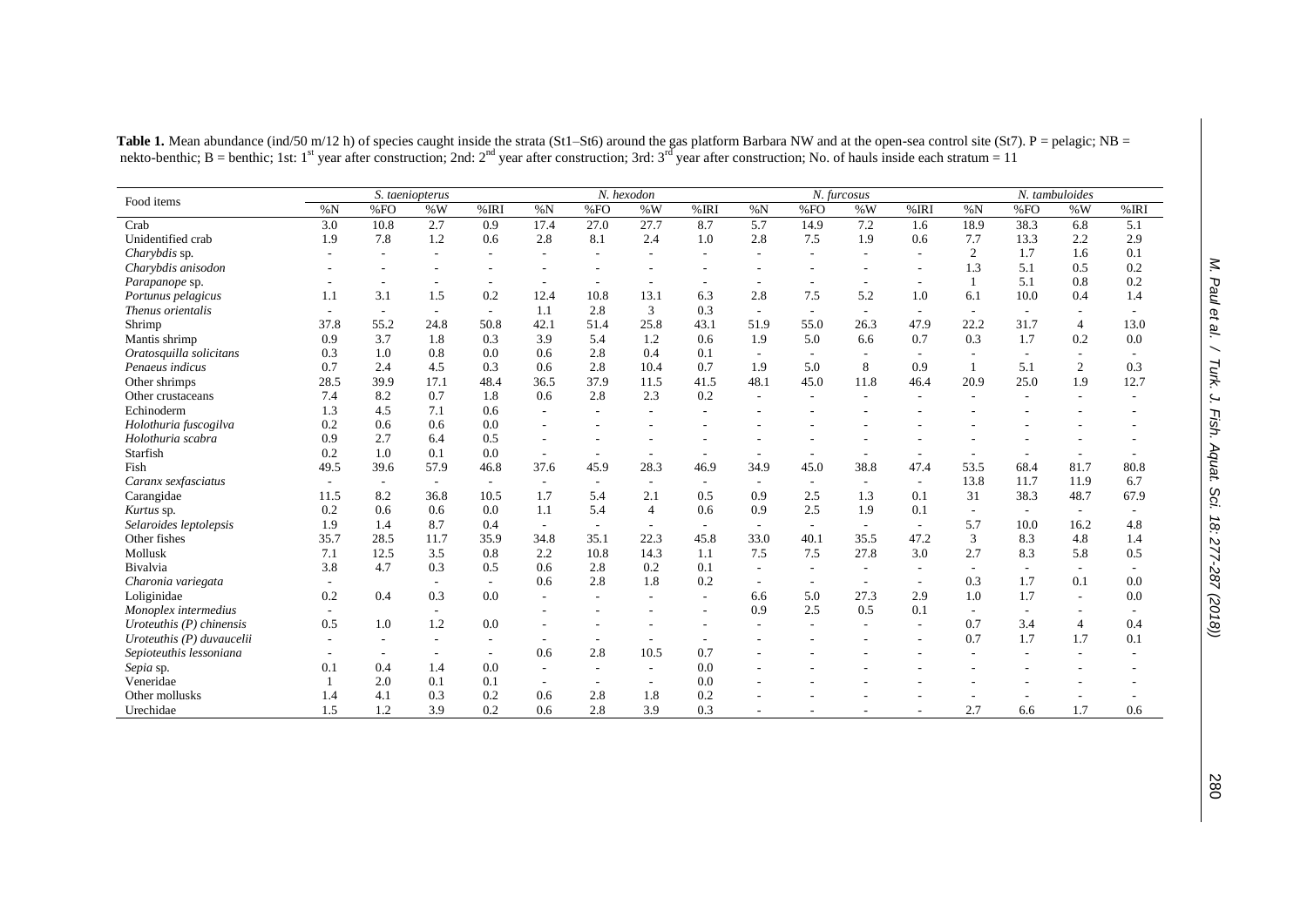#### **Table 1. (**continued)

|                            |                          | S. taeniopterus          |                          |                          |                          |                          | N. hexodon               |                          |                          |                          | N. furcosus              |                          | N. tambuloides           |                          |                          |      |  |
|----------------------------|--------------------------|--------------------------|--------------------------|--------------------------|--------------------------|--------------------------|--------------------------|--------------------------|--------------------------|--------------------------|--------------------------|--------------------------|--------------------------|--------------------------|--------------------------|------|--|
| Food items                 | %N                       | %FO                      | $\%$ W                   | %IRI                     | %N                       | %FO                      | %W                       | %IRI                     | %N                       | %FO                      | %W                       | %IRI                     | %N                       | %FO                      | $\% W$                   | %IRI |  |
| Crab                       | 3.0                      | 10.8                     | 2.7                      | 0.9                      | 17.4                     | 27.0                     | 27.7                     | 8.7                      | 5.7                      | 14.9                     | 7.2                      | 1.6                      | 18.9                     | 38.3                     | 6.8                      | 5.1  |  |
| Unidentified crab          | 1.9                      | 7.8                      | 1.2                      | 0.6                      | 2.8                      | 8.1                      | 2.4                      | 1.0                      | 2.8                      | 7.5                      | 1.9                      | 0.6                      | 7.7                      | 13.3                     | 2.2                      | 2.9  |  |
| Charybdis sp.              |                          |                          |                          |                          |                          |                          | ٠                        |                          |                          |                          |                          |                          | 2                        | 1.7                      | 1.6                      | 0.1  |  |
| Charybdis anisodon         |                          |                          |                          |                          |                          |                          |                          |                          |                          |                          |                          |                          | 1.3                      | 5.1                      | 0.5                      | 0.2  |  |
| Parapanope sp.             |                          |                          |                          |                          | $\overline{\phantom{a}}$ | $\overline{\phantom{a}}$ | $\overline{\phantom{a}}$ | $\overline{\phantom{a}}$ |                          |                          |                          |                          | $\mathbf{1}$             | 5.1                      | 0.8                      | 0.2  |  |
| Portunus pelagicus         | 1.1                      | 3.1                      | 1.5                      | 0.2                      | 12.4                     | 10.8                     | 13.1                     | 6.3                      | 2.8                      | 7.5                      | 5.2                      | 1.0                      | 6.1                      | 10.0                     | 0.4                      | 1.4  |  |
| Thenus orientalis          | $\overline{\phantom{a}}$ | $\overline{\phantom{a}}$ | $\sim$                   | $\sim$                   | 1.1                      | 2.8                      | 3                        | 0.3                      | $\overline{\phantom{a}}$ | $\overline{\phantom{a}}$ | $\sim$                   | $\overline{\phantom{a}}$ | $\overline{\phantom{a}}$ | $\overline{\phantom{a}}$ |                          |      |  |
| Shrimp                     | 37.8                     | 55.2                     | 24.8                     | 50.8                     | 42.1                     | 51.4                     | 25.8                     | 43.1                     | 51.9                     | 55.0                     | 26.3                     | 47.9                     | 22.2                     | 31.7                     | $\overline{4}$           | 13.0 |  |
| Mantis shrimp              | 0.9                      | 3.7                      | 1.8                      | 0.3                      | 3.9                      | 5.4                      | 1.2                      | 0.6                      | 1.9                      | 5.0                      | 6.6                      | 0.7                      | 0.3                      | 1.7                      | 0.2                      | 0.0  |  |
| Oratosquilla solicitans    | 0.3                      | 1.0                      | 0.8                      | 0.0                      | 0.6                      | 2.8                      | 0.4                      | 0.1                      |                          |                          |                          |                          |                          |                          |                          |      |  |
| Penaeus indicus            | 0.7                      | 2.4                      | 4.5                      | 0.3                      | 0.6                      | 2.8                      | 10.4                     | 0.7                      | 1.9                      | 5.0                      | 8                        | 0.9                      |                          | 5.1                      | $\mathfrak{2}$           | 0.3  |  |
| Other shrimps              | 28.5                     | 39.9                     | 17.1                     | 48.4                     | 36.5                     | 37.9                     | 11.5                     | 41.5                     | 48.1                     | 45.0                     | 11.8                     | 46.4                     | 20.9                     | 25.0                     | 1.9                      | 12.7 |  |
| Other crustaceans          | 7.4                      | 8.2                      | 0.7                      | 1.8                      | 0.6                      | 2.8                      | 2.3                      | 0.2                      |                          |                          |                          |                          |                          |                          |                          |      |  |
| Echinoderm                 | 1.3                      | 4.5                      | 7.1                      | 0.6                      | $\overline{\phantom{a}}$ | $\overline{\phantom{a}}$ | ٠                        |                          |                          |                          |                          |                          |                          |                          |                          |      |  |
| Holothuria fuscogilva      | 0.2                      | 0.6                      | 0.6                      | 0.0                      |                          |                          |                          |                          |                          |                          |                          |                          |                          |                          |                          |      |  |
| Holothuria scabra          | 0.9                      | 2.7                      | 6.4                      | 0.5                      | $\overline{a}$           |                          |                          |                          |                          |                          |                          |                          |                          |                          |                          |      |  |
| Starfish                   | 0.2                      | 1.0                      | 0.1                      | 0.0                      | $\overline{a}$           | $\overline{\phantom{a}}$ | ٠                        | $\overline{\phantom{a}}$ |                          |                          |                          |                          |                          |                          |                          |      |  |
| Fish                       | 49.5                     | 39.6                     | 57.9                     | 46.8                     | 37.6                     | 45.9                     | 28.3                     | 46.9                     | 34.9                     | 45.0                     | 38.8                     | 47.4                     | 53.5                     | 68.4                     | 81.7                     | 80.8 |  |
| Caranx sexfasciatus        |                          | $\overline{\phantom{a}}$ | $\sim$                   | $\overline{\phantom{a}}$ | $\overline{\phantom{a}}$ | $\overline{\phantom{a}}$ | $\overline{\phantom{a}}$ | $\overline{\phantom{a}}$ | $\overline{\phantom{a}}$ | $\overline{\phantom{a}}$ | $\overline{\phantom{a}}$ | $\overline{\phantom{a}}$ | 13.8                     | 11.7                     | 11.9                     | 6.7  |  |
| Carangidae                 | 11.5                     | 8.2                      | 36.8                     | 10.5                     | 1.7                      | 5.4                      | 2.1                      | 0.5                      | 0.9                      | 2.5                      | 1.3                      | 0.1                      | 31                       | 38.3                     | 48.7                     | 67.9 |  |
| Kurtus sp.                 | 0.2                      | 0.6                      | 0.6                      | 0.0                      | 1.1                      | 5.4                      | $\overline{4}$           | 0.6                      | 0.9                      | 2.5                      | 1.9                      | 0.1                      | $\sim$                   |                          |                          |      |  |
| Selaroides leptolepsis     | 1.9                      | 1.4                      | 8.7                      | 0.4                      | $\overline{\phantom{a}}$ | $\sim$                   | $\sim$                   | $\sim$                   | $\overline{\phantom{a}}$ | $\overline{\phantom{a}}$ |                          |                          | 5.7                      | 10.0                     | 16.2                     | 4.8  |  |
| Other fishes               | 35.7                     | 28.5                     | 11.7                     | 35.9                     | 34.8                     | 35.1                     | 22.3                     | 45.8                     | 33.0                     | 40.1                     | 35.5                     | 47.2                     | 3                        | 8.3                      | 4.8                      | 1.4  |  |
| Mollusk                    | 7.1                      | 12.5                     | 3.5                      | 0.8                      | 2.2                      | 10.8                     | 14.3                     | 1.1                      | 7.5                      | 7.5                      | 27.8                     | 3.0                      | 2.7                      | 8.3                      | 5.8                      | 0.5  |  |
| Bivalvia                   | 3.8                      | 4.7                      | 0.3                      | 0.5                      | 0.6                      | 2.8                      | 0.2                      | 0.1                      | $\sim$                   |                          | $\sim$                   | $\overline{\phantom{a}}$ | $\sim$                   |                          | $\overline{\phantom{a}}$ |      |  |
| Charonia variegata         |                          |                          | $\overline{\phantom{a}}$ |                          | 0.6                      | 2.8                      | 1.8                      | 0.2                      | $\overline{\phantom{a}}$ |                          |                          |                          | 0.3                      | 1.7                      | 0.1                      | 0.0  |  |
| Loliginidae                | 0.2                      | 0.4                      | 0.3                      | 0.0                      |                          |                          |                          |                          | 6.6                      | 5.0                      | 27.3                     | 2.9                      | 1.0                      | 1.7                      | $\overline{\phantom{a}}$ | 0.0  |  |
| Monoplex intermedius       |                          |                          | $\overline{\phantom{a}}$ |                          |                          |                          |                          |                          | 0.9                      | 2.5                      | 0.5                      | 0.1                      | $\sim$                   |                          |                          |      |  |
| Uroteuthis $(P)$ chinensis | 0.5                      | 1.0                      | 1.2                      | 0.0                      |                          |                          |                          |                          |                          |                          |                          |                          | 0.7                      | 3.4                      | $\overline{4}$           | 0.4  |  |
| Uroteuthis (P) duvaucelii  |                          |                          |                          |                          |                          | $\overline{\phantom{a}}$ | ٠                        | $\overline{\phantom{a}}$ |                          |                          |                          |                          | 0.7                      | 1.7                      | 1.7                      | 0.1  |  |
| Sepioteuthis lessoniana    |                          |                          | $\sim$                   |                          | 0.6                      | 2.8                      | 10.5                     | 0.7                      |                          |                          |                          |                          |                          |                          |                          |      |  |
| Sepia sp.                  | 0.1                      | 0.4                      | 1.4                      | 0.0                      | $\overline{\phantom{a}}$ | $\overline{\phantom{a}}$ | $\overline{\phantom{a}}$ | 0.0                      |                          |                          |                          |                          |                          |                          |                          |      |  |
| Veneridae                  |                          | 2.0                      | 0.1                      | 0.1                      | $\overline{\phantom{a}}$ | $\overline{\phantom{a}}$ | $\sim$                   | 0.0                      |                          |                          |                          |                          |                          |                          |                          |      |  |
| Other mollusks             | 1.4                      | 4.1                      | 0.3                      | 0.2                      | 0.6                      | 2.8                      | 1.8                      | 0.2                      |                          |                          |                          |                          |                          |                          |                          |      |  |
| Urechidae                  | 1.5                      | 1.2                      | 3.9                      | 0.2                      | 0.6                      | 2.8                      | 3.9                      | 0.3                      |                          |                          |                          |                          | 2.7                      | 6.6                      | 1.7                      | 0.6  |  |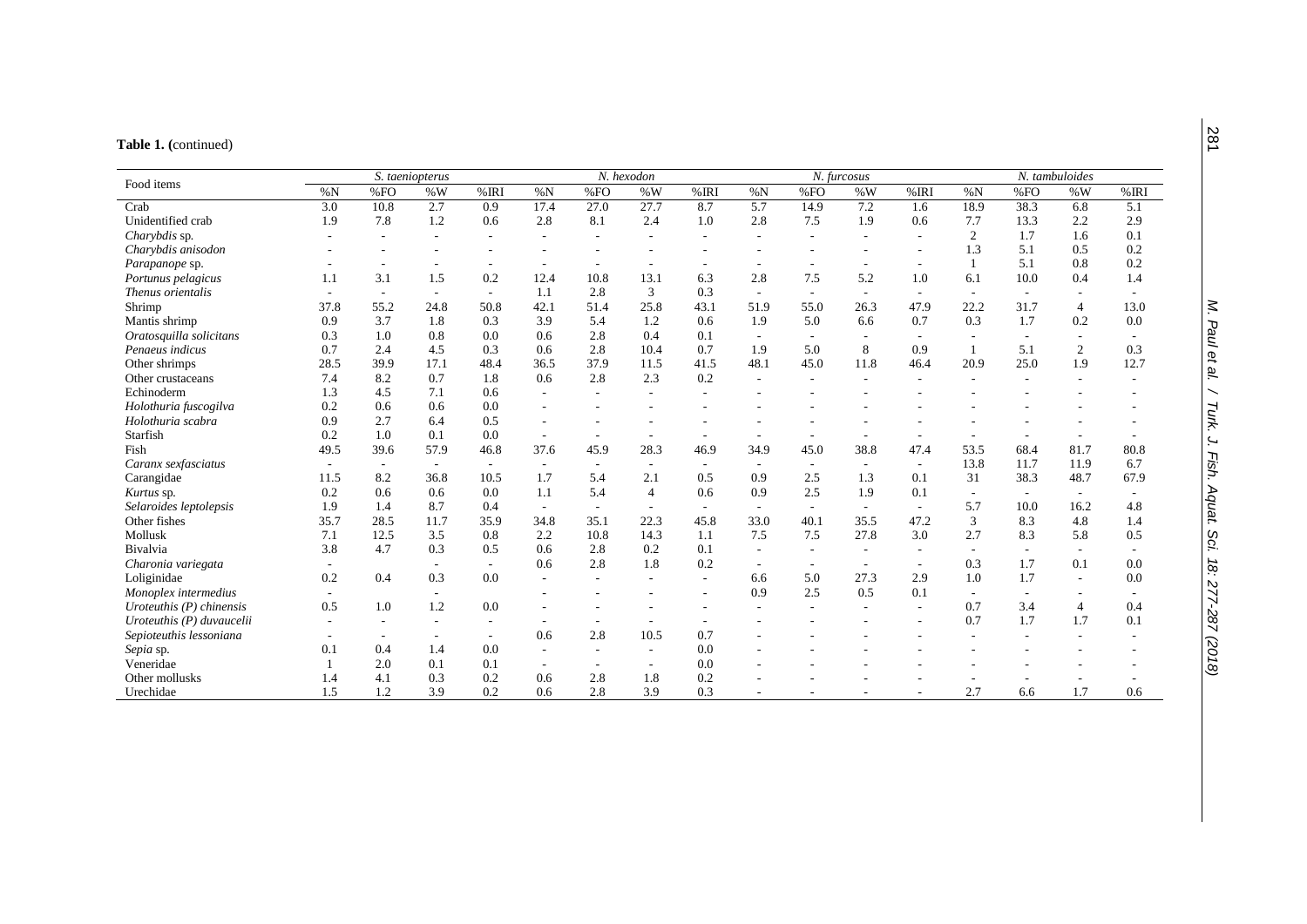**Table 2.** Trophic attribute of eight nemipterid fishes of different ecological and biological conditions collected from the lower part of the South China Sea. (n = number of stomach analyzed; FL= fullness index; SD= standard deviation; TLF = total number of food item; AF= average number of food item; VI = vacuity index; Bi= diet breadth**;** S1 = <7cm, S2 = 7.1- 14.0cm, S3 = 14.1-21.0cm, S4 = >21cm.**)**

| Species         | $\mathbf n$                 | Size Range (cm) | $FL \pm SD$      | TLF                      | AF   | VI       | Bi   |
|-----------------|-----------------------------|-----------------|------------------|--------------------------|------|----------|------|
|                 | 198                         | All             | $4.24 \pm 2.98$  | 32                       | 2.05 | 21.21    | 0.04 |
|                 | 44                          | S <sub>1</sub>  | $3.36 \pm 3.29$  | 8                        | 1.16 | 36.36    | 0.21 |
| N. nematophorus | 148                         | S <sub>2</sub>  | $4.35 \pm 2.78$  | 29                       | 2.28 | 17.57    | 0.04 |
|                 | 6                           | S <sub>3</sub>  | $8.00 \pm 2.45$  | 5                        | 2.67 | 0.00     | 0.60 |
|                 | 171                         | All             | $3.34 \pm 2.73$  | 20                       | 2.20 | 22.22    | 0.01 |
|                 | 7                           | S1              | $0.86 \pm 1.57$  | $\overline{\phantom{0}}$ |      | 71.43    | D    |
| N. mesoprion    | 127                         | S <sub>2</sub>  | $3.46 \pm 2.73$  | 15                       | 1.96 | 21.26    | 0.05 |
|                 | 37                          | S <sub>3</sub>  | $3.41 \pm 2.74$  | 11                       | 3.30 | 16.22    | 0.01 |
|                 | 22                          | All             | $5.55 \pm 3.95$  | 18                       | 3.41 | 22.73    | 0.07 |
| N. nemurus      | 9                           | $\mathbf{S}2$   | $5.11 \pm 3.89$  | 8                        | 1.67 | 22.22    | 0.68 |
|                 | 13                          | S3              | $5.85\pm4.12$    | 16                       | 4.62 | 23.08    | 0.05 |
| N. peronei      | 23                          | All             | $4.39 \pm 2.79$  | 11                       | 3.26 | 8.70     | 0.17 |
|                 | 13                          | S <sub>2</sub>  | $4.92 \pm 2.10$  | 7                        | 2.92 | 0.00     | 0.25 |
|                 | 10                          | S <sub>3</sub>  | $3.70 \pm 3.50$  | 7                        | 3.70 | 20.00    | 0.23 |
|                 | 345                         | All             | $4.09 \pm 2.75$  | 37                       | 3.65 | 14.49    | 0.04 |
|                 | 39                          | S <sub>2</sub>  | $4.08 \pm 2.25$  | 14                       | 4.97 | 10.26    | 0.09 |
|                 | 253                         | S <sub>3</sub>  | $3.47 \pm 2.38$  | 28                       | 2.91 | 17.39    | 0.03 |
|                 | S. taeniopterus<br>53<br>42 | S <sub>4</sub>  | $7.06 \pm 2.84$  | 21                       | 6.17 | 3.77     | 0.04 |
|                 |                             | All             | $6.00 \pm 3.71$  | 22.00                    | 4.24 | 11.90    | 0.07 |
| N. hexodon      | $\,8\,$                     | $\mathbf{S2}$   | $3.63 \pm 2.83$  | 4                        | 2.50 | 25.00    | 0.51 |
|                 | 27                          | S3              | $6.11 \pm 3.79$  | 17                       | 5.44 | 11.11    | 0.09 |
|                 | 5                           | S4              | $10.00 \pm 0.00$ | 9                        | 2.40 | $0.00\,$ | 0.85 |
|                 | 44                          | All             | $4.89 \pm 2.92$  | 14.00                    | 2.41 | 9.09     | 0.09 |
| N. furcosus     | 11                          | S <sub>2</sub>  | $5.82 \pm 3.06$  | 6                        | 1.91 | 9.09     | 0.13 |
|                 | 33                          | S <sub>3</sub>  | $4.58 \pm 2.85$  | 13                       | 2.58 | 9.09     | 0.13 |
|                 | 61                          | All             | $8.08 \pm 2.48$  | 20.00                    | 4.87 | 1.67     | 0.05 |
| N. tambuloides  | 6                           | S <sub>2</sub>  | $4.33 \pm 2.66$  | 5                        | 1.67 | 16.67    | 0.47 |
|                 | 36                          | S3              | $8.64 \pm 1.96$  | 15                       | 5.56 | 0.00     | 0.08 |
|                 | 19                          | <b>S4</b>       | $8.21 \pm 2.33$  | 10                       | 4.58 | 0.00     | 0.10 |

**Table 3.** Statistical results for the effects size, sex and maturity stage on stomach fullness index and number of food items in the stomachs of eight nemipterid fishes collected from the lower part of the South China Sea

| Factors        | Species         | No. of sample | df             | Fullness index | No. of food items |
|----------------|-----------------|---------------|----------------|----------------|-------------------|
| Species        | All             | 906           | 7              | P < 0.01       | P < 0.01          |
|                | N. nematophorus | 198           | 2              | P < 0.01       | P > 0.05          |
| Size           | N. mesoprion    | 171           | 2              | P < 0.05       | P > 0.05          |
|                | N. nemurus      | 22            |                | P < 0.05       | P < 0.05          |
|                | N. tambuloides  | 61            | $\overline{c}$ | P < 0.01       | P<0.05            |
|                | S. taeniopterus | 345           | 2              | P < 0.01       | P > 0.05          |
|                | N. hexodon      | 42            | $\overline{2}$ | P > 0.05       | P > 0.05          |
|                | N. furcosus     | 44            |                | P > 0.05       | P < 0.05          |
|                | N. peronii      | 23            |                | P > 0.05       | P < 0.05          |
|                | N. nematophorus | 198           | 2              | P > 0.05       | P > 0.05          |
|                | N. mesoprion    | 171           | 2              | P < 0.01       | P > 0.05          |
|                | N. nemurus      | 22            | $\overline{2}$ | P > 0.05       | P > 0.05          |
| <b>Sex</b>     | N. tambuloides  | 61            |                | P > 0.05       | P > 0.05          |
|                | S. taeniopterus | 345           |                | P > 0.05       | P > 0.05          |
|                | N. hexodon      | 42            | 2              | P > 0.05       | P < 0.05          |
|                | N. furcosus     | 44            | $\overline{2}$ | P > 0.05       | P > 0.05          |
|                | N. peronii      | 23            |                | P < 0.05       | P < 0.05          |
|                | N. nematophorus | 198           | 3              | P > 0.05       | P > 0.05          |
|                | N. mesoprion    | 171           | 3              | P < 0.01       | P > 0.05          |
|                | N. nemurus      | 22            | 3              | P > 0.05       | P > 0.05          |
|                | N. tambuloides  | 61            | 3              | P > 0.05       | P > 0.05          |
| Maturity stage | S. taeniopterus | 345           | 3              | P < 0.05       | P > 0.05          |
|                | N. hexodon      | 42            | 3              | P > 0.05       | P > 0.05          |
|                | N. furcosus     | 44            | 2              | P > 0.05       | P > 0.05          |
|                | N. peronii      | 23            | 2              | P > 0.05       | P > 0.05          |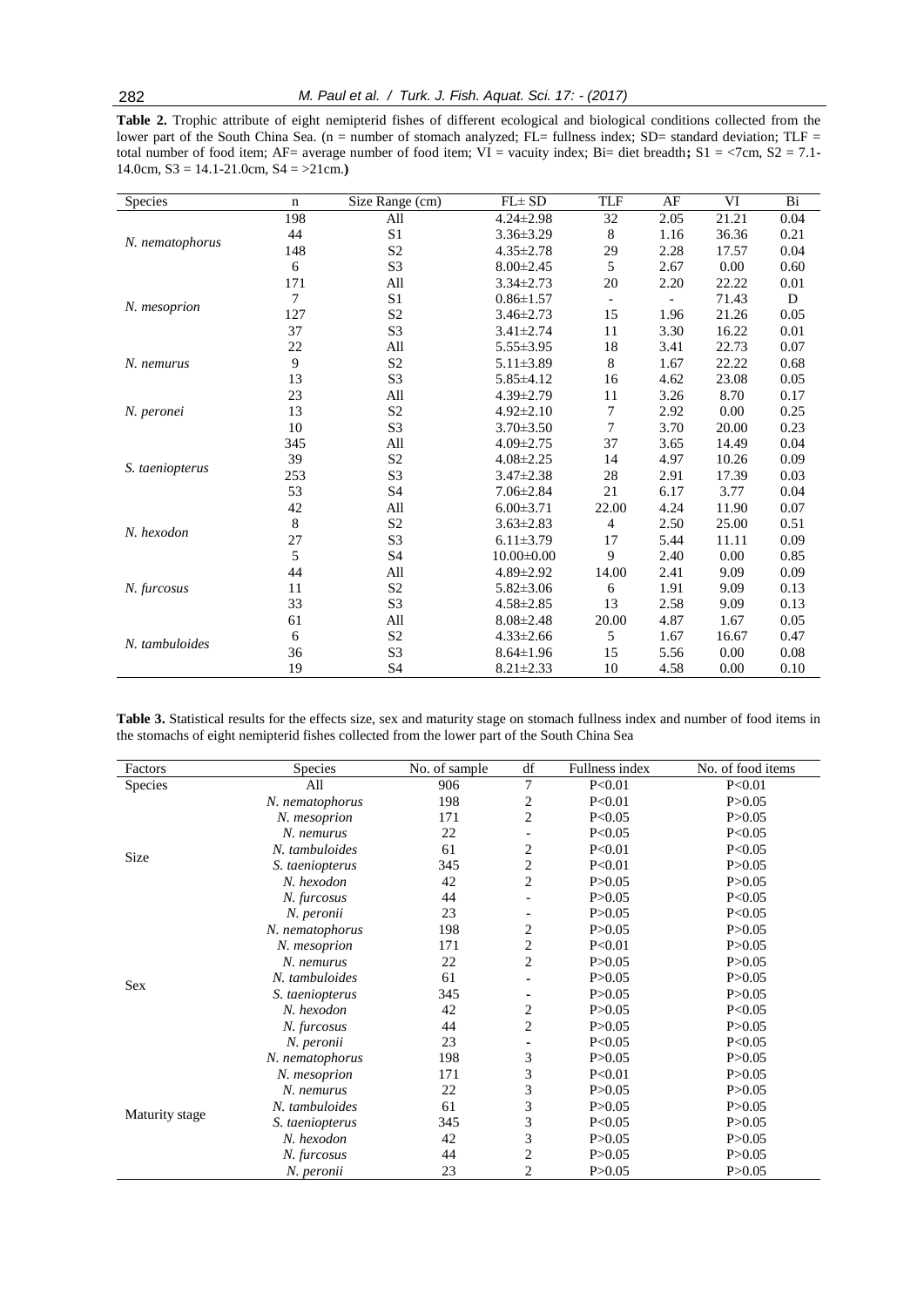(2.05). A highly significant difference between AF of the eight fish species was recorded (P<0.01). VI varied from 1.67 for *N. tambuloides* to 22.73 for *N. nemurus*. *Bi* ranged from 0.01 for *N. mesoprion* to 0.17 for *N. peronii*.

# **Impacts of Size, sex and Maturity Stage on FL and Number of Food Items**

It was found that FL varied significantly between different size classes of five species including *N. nematophorus*, *N. mesoprion*, *N. nemurus*, *N. tamboloides* and *S. taeniopterus* (P<0.05). Sexes of fish; identified as male, female and unidentified sex, significantly influenced FL of *N. mesoprion* (P<0.01) and *N. preonii* (P<0.05). Maturity stages significantly affected FL in the diets of two species, *N. mesoprion* (P<0.01) and *S. taeniopterus* (P<0.05). Fish size class significantly affected AF of four species including *N. nemurus, S. taeniopterus, N. hexodon* and *N. Peronii*. Sexes also showed significant impacts on AF of *N. hexodon* (P<0.05) and *N. peronii* (P<0.05). There was no impact of maturity stage on AF of all species (P>0.05). Details of statistical results are in Table 3.

## **Diet Overlap and Inter-Specific Relationship**

Out of 28 pairs of dietary overlap for eight fish species, 16 pairs or  $57.5\%$  had the values  $>0.6$ , considered to be biologically significant (Table 4). Very low value of overlaps was found between *N. nemurus* with *N. mesoprion* and *N. tambuloides* with all other seven species. It was confirmed with a clustering dendogram that *N. nemurus* and *N. tambuloides* formed a separate group (Figure 2). Four species formed the cluster G1 on the dendogram including *N. hexodon, S. taeniopterus, N. mesoprion* and *N. nematophorous* indicating their preference over similar suite of food items. *N. peronii* and *N. furcosus* formed the cluster G2 on the dendogram. Analysis of similarity (ANOSIM) indicated that classification significantly separated the dietary samples of these species into two distinct groups (Global R = 0.786, P < 0.005). Similarity percentage (SIMPER) showed that unidentified shrimp (26.4% contribution), unidentified fish (23.8%), mantis shrimp (11.2%) and *Leiognathus* spp. (9.1%) were the greatest contributors to the formation of cluster G1. Unidentified shrimp, unidentified fish and crab were the major contributors to cluster G2 with the

**Table 4.** Morisita-Horn indices for the diets of different nemipterid fishes collected from the lower part of the South China Sea. The value >0.60 are highlighted in bold indicating significant overlap

| <b>Species</b>           | <b>Species</b>           |      |      |      |                          |      |      |     |  |  |  |  |  |
|--------------------------|--------------------------|------|------|------|--------------------------|------|------|-----|--|--|--|--|--|
|                          | Sp1                      | Sp2  | Sp3  | Sp4  | Sp5                      | Sp6  | Sp7  | Sp8 |  |  |  |  |  |
| N. nematophorus (Sp1)    | $\overline{\phantom{a}}$ |      |      |      |                          |      |      |     |  |  |  |  |  |
| $N.$ mesoprion $(Sp2)$   | 0.75                     |      |      |      |                          |      |      |     |  |  |  |  |  |
| N. nemurus (Sp3)         | 0.59                     | 0.11 |      |      |                          |      |      |     |  |  |  |  |  |
| N. tambuloides (Sp4)     | 0.15                     | 0.18 | 0.14 |      |                          |      |      |     |  |  |  |  |  |
| S. taeniopterus (Sp5)    | 0.98                     | 0.83 | 0.54 | 0.33 | $\overline{\phantom{0}}$ |      |      |     |  |  |  |  |  |
| N. hexodon (Sp6)         | 1.00                     | 0.79 | 0.63 | 0.16 | 0.98                     |      |      |     |  |  |  |  |  |
| <i>N. furcosus</i> (Sp7) | 0.99                     | 0.88 | 0.48 | 0.17 | 0.98                     | 0.98 |      |     |  |  |  |  |  |
| N. peronii (Sp8)         | 0.98                     | 0.82 | 0.52 | 0.16 | 0.97                     | 0.98 | 0.99 |     |  |  |  |  |  |





**Figure 2.** Cluster dendogram indicating inter-specific relationship between eight sympatric nemipterid fish species collected from the lower part of the South China Sea.  $(G1 = \text{group } 1 \text{ and } G2 = \text{group } 2)$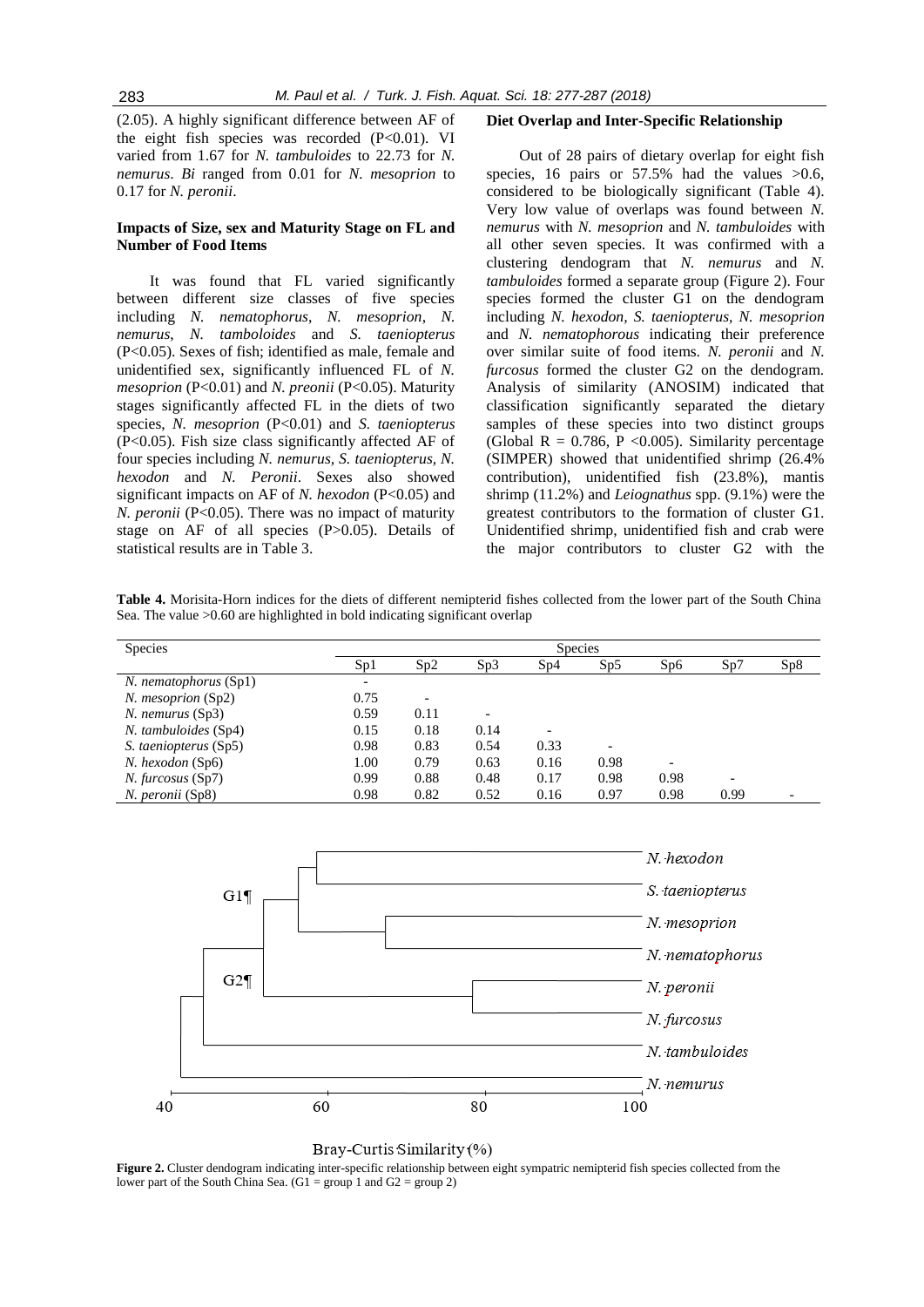contributions of 29.6%, 21.3% and 12.6%, respectively. For dietary overlap between each size classes of eight species, out of 210 pairs examined, 79 pairs had the value  $> 0.6$ , indicating significant overlaps. Details of diet overlaps between fishes of different size classes of all species are in Table 5.

# **Discussion**

This is considered the first work dealing directly with feeding habits of eight nemipterid species residing in the same habitat. With the exception of *N. mesoprion* (Manojkumar, 2008) and *S. taeniopterus* (Hajisamae, 2009), no existing reference for other six species is available. Results from this study indicated that nemipterid fishes or thread fin breams feed on a wide range of food items but with high preference over fish and shrimp. Based on very low value of the overall Bi and feeding mainly on aquatic animals, they were considered as specific carnivorous fishes. It was also observed that many species were considered piscivorous, feeding on fishes, but the ratio of fishes contributing to the diet was different among species. *N. numurus* and *N. tambuloides* were the most piscivorous species as their diet largely dominated by fishes. *N. mesoprion* was the only species which can be defined as a specific crustacean predator as it fed mainly on mantis shrimp, shrimp and other crustaceans. This finding is coincident with those reported by Rao (1989), Joshi (2005) and Manojkumar (2008) that the main food of *N. mesoprion* was crustaceans. In coastal waters off Visakhapatnam, Rao (1989) reported that *N. mesoprion* fed mainly on crustaceans especially *Parapanope euagora* and teleosts especially *Leognathus* sp*.* Joshi (2005) observed a large portion of *Stolephorus* spp. and *Leiognathus* spp. in the diet of *N. mesoprion* off Cochin, India. Raje (1996) noticed that *N. mesoprion* off Veraval, India was a carnivorous species, and its diet composed of crustaceans, fish, mollusks and annelids. Similar observations for the diet of this species were reported by Zacharia and Nataraja (2003) and Manojkumar (2008). Historically, feeding habits of *N. mesoprion*  was long described by Krishnamoorthy (1971) that it was highly predaceous and possibly a sight feeder of crustaceans, mollusks, annelids and echinoderms. For *S. taeniopterus,* Hajisamae (2009) found that polychaete, crab and shrimp were its main food items. However, slightly different observation was made in this study where shrimp and fish were the major component with small contribution of crab. Additionally, some studies reported on diet composition of other nemipterid fishes. Boaden and Kingsford (2012) found a variety of benthic invertebrates in the diets of *S. bilineatus* and observed an ontogenetic shift in prey size. Studies on *N. japonicas* and *N. randalli* indicated that they were predators feeding on benthic organisms (Vinci, 1982 and Rao & Rao, 1991). Thangavelu et al. (2012)

found that *N. japonicus* fed mainly on crustaceans including *Acetes* spp., penaeid prawns, crabs, squid*,*  juvenile fishes such as flathead*,* lizard fish and some fish larvae. Gurlek et al. (2010) found that crustacean, fish, polychaete and mollusk were the main food for *N. randalli*. Apart from these reports, no reference was found on diets for other nemipterid species.

Generally, diets of most fishes change with sizes (Blaber, 1997). This study confirmed this assumption as it was found that FL of fish samples increased with the increasing of predator body size. Results from this study also indicated that larger fishes seemed to be more active and successful predators than the smaller of the same species. It is postulated that the discrete shift in diet with increasing body size is related to morphological limitations. When nemipterid fishes reach an optimum body size, they may access to a higher trophic resources. There was no relationship between maturity stage and FL of fish, but a decrease of FL was observed at fully matured stage in this study. A small contribution of nylon and plastic materials in the diets of *N. nematophorus* and *N. nemurus* was probably due to incidental ingestion while capturing targeted preys rather than intentional selection.

Dietary overlap is a tool to compare partitioning of food resources consumed between animal species co-existing in the same habitat (Ross, 1986). According to the niche theory, when sympatric animals overlap in the use of shared resources along one dimension, they must differentiate along another resource to co-exist (Hutchinson 1959, MacArthur 1958). Food overlap among different species or different sizes of the same species is one of the important directions to understand fish community organization (Krebs 1989). Results from this study indicated that food overlap between species was high with the exception of the overlap between *N. tambuloides* with other co-existing species.

In conclusion, the eight nemipterid fish species from the lower part of the South China Sea are specific predators feeding mainly on shrimp and fish. The co-existence of these species in the bottom waters of this habitat requires partitioning of available food resources. This information is useful for an understanding of natural phenomena occurring in the ocean and can be useful for future management of these fishery resources.

## **Acknowledgement**

Financial support for this study was granted by the Graduate School, Prince of Songkla University, Thailand and research vessel was provided by Southern Marine Fisheries & Development Center, Songkhla, Thailand. Authors would love to thank Mrs. Sriwita Chaibundit, Mr. Thanate Sritakon and all crew members of MV Pramong 9 for helping in research vessel and laboratory works. Special thanks to Dr. Fazrul Hisam, and Dr. Prawit Towattana.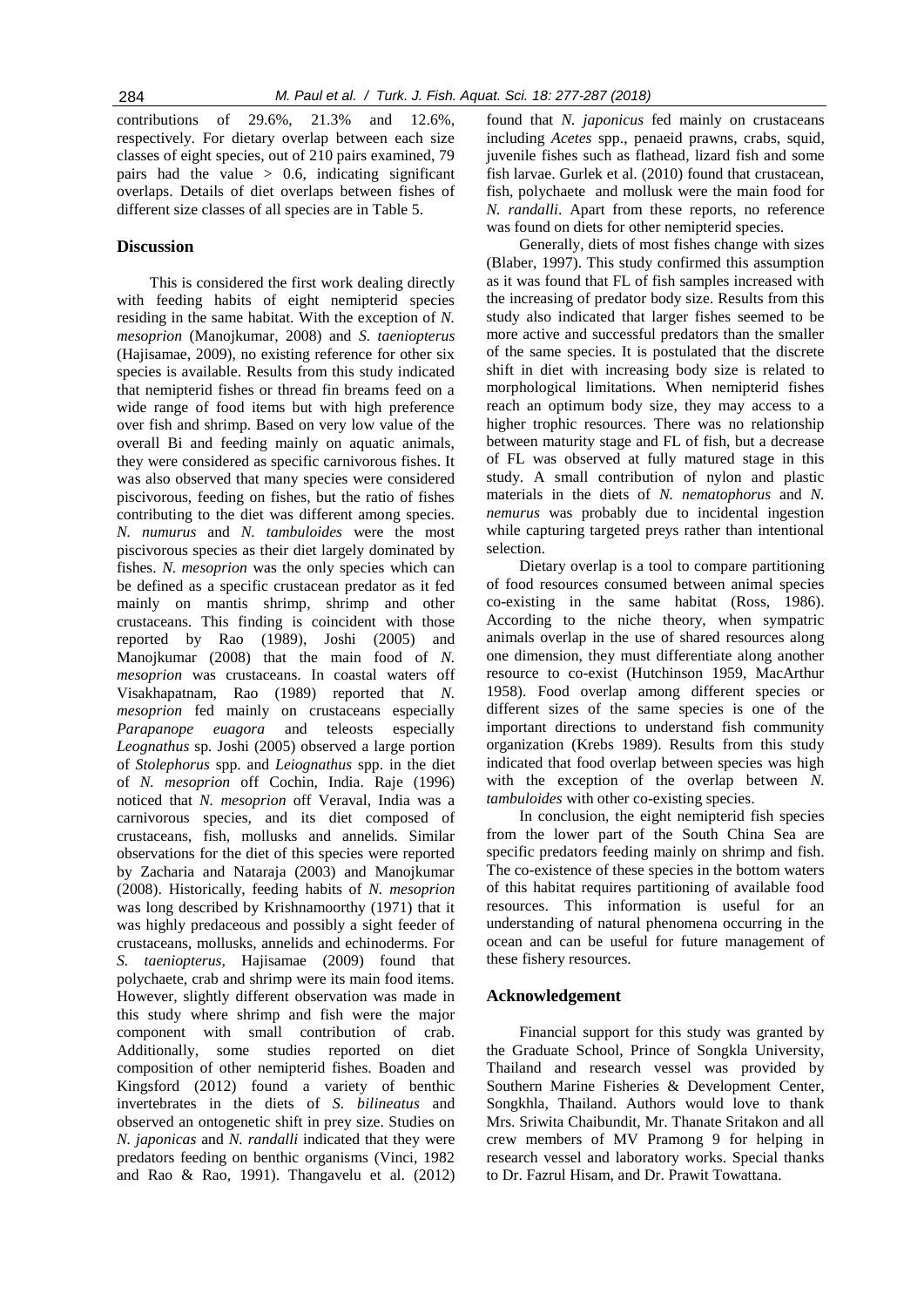|                 |                |     | N. nematophorus |                          | N. mesoprion   |                          |                          | N. nemurus     |                | N. tambuloides |                |                | S. taeniopterus          |                |                |                | N. hexodon     |                | N. furcosus    |                | N. peronii     |                |  |
|-----------------|----------------|-----|-----------------|--------------------------|----------------|--------------------------|--------------------------|----------------|----------------|----------------|----------------|----------------|--------------------------|----------------|----------------|----------------|----------------|----------------|----------------|----------------|----------------|----------------|--|
| <b>Species</b>  | Size           | S1  | S <sub>2</sub>  | S <sub>3</sub>           | S <sub>2</sub> | S <sub>3</sub>           | S <sub>2</sub>           | S <sub>3</sub> | S <sub>2</sub> | S <sub>3</sub> | S <sub>4</sub> | S <sub>2</sub> | S <sub>3</sub>           | S <sub>4</sub> | S <sub>1</sub> | S <sub>2</sub> | S <sub>3</sub> | S <sub>4</sub> | S <sub>2</sub> | S <sub>3</sub> | S <sub>2</sub> | S <sub>3</sub> |  |
|                 | S1             |     |                 |                          |                |                          |                          |                |                |                |                |                |                          |                |                |                |                |                |                |                |                |                |  |
| N. nematophorus | S <sub>2</sub> | 1.0 |                 |                          |                |                          |                          |                |                |                |                |                |                          |                |                |                |                |                |                |                |                |                |  |
|                 | S <sub>3</sub> | 0.4 | 0.4             | $\overline{\phantom{a}}$ |                |                          |                          |                |                |                |                |                |                          |                |                |                |                |                |                |                |                |                |  |
| N. mesoprion    | S <sub>2</sub> | 0.9 | 0.9             | 0.4                      |                |                          |                          |                |                |                |                |                |                          |                |                |                |                |                |                |                |                |                |  |
|                 | S <sub>3</sub> | 0.8 | 0.8             | 0.3                      | 0.2            | $\overline{\phantom{a}}$ |                          |                |                |                |                |                |                          |                |                |                |                |                |                |                |                |                |  |
| N. nemurus      | S <sub>2</sub> | 0.4 | 0.3             | 0.1                      | 0.2            | 0.1                      | $\overline{\phantom{a}}$ |                |                |                |                |                |                          |                |                |                |                |                |                |                |                |                |  |
|                 | S <sub>3</sub> | 0.5 | 0.6             | 0.2                      | 0.3            | 0.0                      | 0.4                      |                |                |                |                |                |                          |                |                |                |                |                |                |                |                |                |  |
| N. tambuloides  | S <sub>2</sub> | 0.7 | 0.7             | 0.3                      | 0.5            | 0.3                      | 0.4                      | 0.9            |                |                |                |                |                          |                |                |                |                |                |                |                |                |                |  |
|                 | S <sub>3</sub> | 0.1 | 0.1             | 0.1                      | 0.2            | 0.1                      | 0.2                      | 0.1            | 0.0            |                |                |                |                          |                |                |                |                |                |                |                |                |                |  |
|                 | S <sub>4</sub> | 0.1 | 0.1             | 0.1                      | 0.2            | 0.2                      | 0.2                      | 0.1            | 0.0            | 1.0            |                |                |                          |                |                |                |                |                |                |                |                |                |  |
|                 | S <sub>2</sub> | 0.9 | 0.9             | 0.3                      | 0.7            | 0.5                      | 0.4                      | 0.8            | 0.9            | 0.1            | 0.1            |                |                          |                |                |                |                |                |                |                |                |                |  |
| S. taeniopterus | S <sub>3</sub> | 1.0 | 1.0             | 0.4                      | 1.0            | 0.9                      | 0.2                      | 0.4            | 0.6            | 0.2            | 0.2            | 0.8            | $\overline{\phantom{a}}$ |                |                |                |                |                |                |                |                |                |  |
|                 | S <sub>4</sub> | 0.2 | 0.2             | 0.1                      | 0.2            | 0.1                      | 0.3                      | 0.2            | 0.1            | 1.0            | 1.0            | 0.2            | 0.2                      |                |                |                |                |                |                |                |                |                |  |
|                 | S1             | 0.2 | 0.0             | 0.0                      | 0.0            | 0.0                      | 0.5                      | 0.0            | 0.0            | 0.0            | 0.0            | 0.0            | 0.0                      | 0.0            |                |                |                |                |                |                |                |                |  |
| N. hexodon      | S <sub>2</sub> | 0.9 | 1.0             | 0.4                      | 0.8            | 0.6                      | 0.4                      | 0.7            | 0.8            | 0.3            | 0.3            | 1.0            | 0.9                      | 0.3            | 0.0            |                |                |                |                |                |                |                |  |
|                 | S <sub>3</sub> | 1.0 | 1.0             | 0.4                      | 0.9            | 0.7                      | 0.3                      | 0.6            | 0.8            | 0.1            | 0.1            | 0.9            | 0.9                      | 0.2            | 0.0            | 1.0            | ٠              |                |                |                |                |                |  |
|                 | S <sub>4</sub> | 0.2 | 0.2             | 0.3                      | 0.2            | 0.1                      | 0.1                      | 0.2            | 0.2            | 0.0            | 0.0            | 0.2            | 0.2                      | 0.0            | 0.0            | 0.2            | 0.2            |                |                |                |                |                |  |
| N. furcosus     | S <sub>2</sub> | 0.9 | 0.9             | 0.3                      | 1.0            | 1.0                      | 0.1                      | 0.2            | 0.4            | 0.2            | 0.2            | 0.7            | 1.0                      | 0.1            | 0.0            | 0.8            | 0.9            | 0.2            | ٠              |                |                |                |  |
|                 | S <sub>3</sub> | 1.0 | 1.0             | 0.4                      | 0.9            | 0.8                      | 0.3                      | 0.6            | 0.8            | 0.1            | 0.1            | 0.9            | 1.0                      | 0.2            | 0.0            | 1.0            | 1.0            | 0.2            | 0.9            |                |                |                |  |
| N. peronii      | S <sub>2</sub> | 0.8 | 0.9             | 0.3                      | 0.7            | 0.4                      | 0.4                      | 0.9            | 0.9            | 0.1            | 0.1            | 1.0            | 0.7                      | 0.2            | 0.0            | 0.9            | 0.9            | 0.2            | 0.6            | 0.9            |                |                |  |
|                 | S <sub>3</sub> | 0.8 | 0.8             | 0.4                      | 0.9            | 0.9                      | 0.1                      | 0.1            | 0.4            | 0.1            | 0.1            | 0.6            | 0.9                      | 0.1            | 0.0            | 0.7            | 0.8            | 0.2            | 0.9            | 0.8            | 0.5            |                |  |

Table 5. Morisita-Horn indices for the diets of different size class of nemipterid fishes collected from the lower part of the South China Sea. (S1 = <7cm, S2 = 7.1-14.0cm, S3 = 14.1-21.0cm,  $S4 = 221$ cm. The value  $> 0.60$  are highlighted in bold indicating significant overlap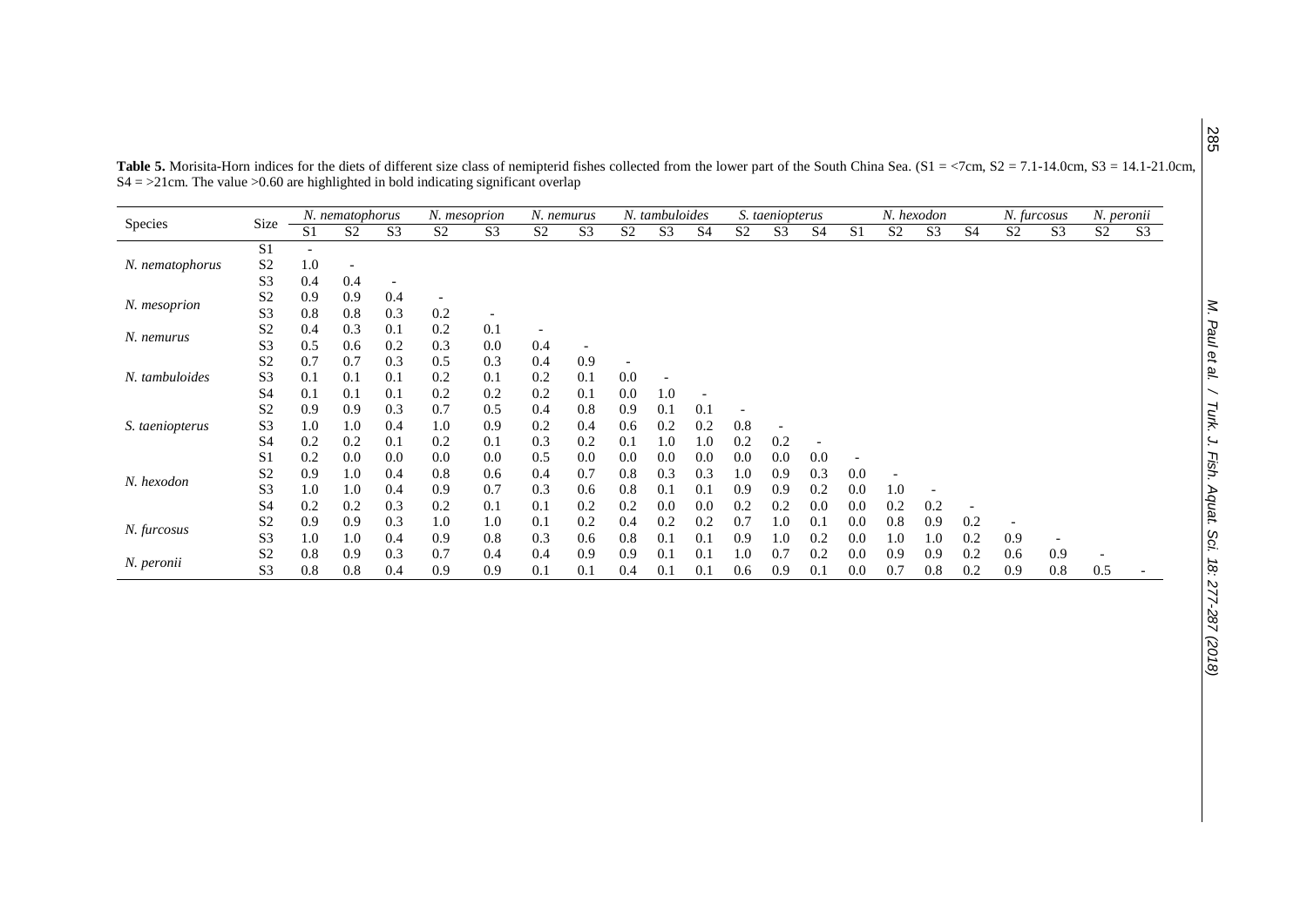#### **References**

- Almeida, P.R. (2003). Feeding Ecology of *Liza ramada* (Risso, 1810) (Pisces, Mugilidae) in a south-western estuary of Portugal. *Estuarine, Coastal and Shelf Science*, 57(1), 313-323. http://dx.doi: 10.1016/S0272-7714(02)00357-8
- Baeta, M., & Ramon, M. (2013). Feeding Ecology of Three Species of Astropecten (Asteroidea) Coexisting on Shallow Sandy Bottoms of the Northwestern Mediterranean Sea. *Marine Biology*, 160(11), 2781- 2795. http://dx.doi: 10.1007/s00227-013-2270-0
- Blaber, S.J.M. (1997). Fish and Fisheries of Tropical Estuaries., London, Chapman & Hall., 367 pp.
- Blaber, S. J. M. (2000). Tropical Estuarine Fishes; Ecology, Exploitation and Conservation, Oxford, London, Blackwell Science., 384 pp.
- Boaden, A.E., & Kingsford, M.J. (2012). Diel Behaviour and Trophic Ecology of *Scolopsis bilineatus* (Nemipteridae). *Coral Reefs*, 31(3), 871-883. http://dx.doi:10.1007/s00338-012-0903-2
- Bohórquez-Herrera, J., Cruz-Escalona, V.H., Adams, D.C., & Peterson, M.S. (2015). Feeding Eco-morphology of Seven Demersal Marine Fish Species in the Mexican Pacific Ocean. *Environmental Biology of Fish*, 98(5), 1459-1473. http://dx.doi: 10.1007/s10641-014-0373-1
- Brown, J. A. (1985). The Adaptive Significance of Behavioural Ontogeny in Some Centrarchid Fishes. *Environmental Biology of Fish*, 13, 25–34. doi: [10.1007/BF00004853](http://dx.doi.org/10.1007/BF00004853)
- Carrete, M., Lambertucci, S.A., Speziale, K., Ceballos, O., Travaini, A., Delibes, M., Hiraldo, F., & Donazar, J.A. (2010). Winners and Losers in Human-Made Habitats: Interspecific Composition Outcomes in Two Neotrophical Vultures. *Animal Conservation*, 13(4), 390-398. http://dx.doi: 10.1111/j.1469- 1795.2010.00352.x
- Clarke, K.R., & Gorley, R.N. (2001). PRIMER Version 6 User Manual/Tutorial., Plymouth, Primer-E Ltd.
- Cortés, E. (1997). A Critical Review of Methods of Studying Fish Feeding Based on Analysis of Stomach Contents: Application to Elasmobranch Fishes. *Canadian Journal of Fisheries and Aquatic Science*s, 54, 726–738. doi[: 10.1139/f96-316](http://dx.doi.org/10.1139/f96-316)
- Cruz-Escalona, V.H., Abitia-Cardenes, L.A., Campos-Davila, L., & Galvan-Magana, F. (2000). Trophic Interrelation of the Three Most Abundant Fish Species from Laguna San Ignacio, Baja California Sur, Maxico. *Bulletin of Marine Science*, 66(2), 361-373.
- Dan, S.S. (1977). Intraovarian Studies and Fecundity in *Nemipterusjaponicus* (Bloch). *Indian Journal of Fisheries*, 24(1&2), 48-55.
- ElHaweet, A.E.A. (2013). Biological Studies of the Invasive Species *Nemipterus japonicas* (Bloch, 1791) As a Red Sea Immigrant into the Mediterranean. *Egyptian Journal of Aquatic Research*, 39(2), 267-274. http://dx.doi: [10.1016/j.ejar.2013.12.008](http://dx.doi.org/10.1016/j.ejar.2013.12.008)
- Espinoza, M., Samantha, E.M.M., Tayler, M.C., Aaron,T.F., & Ingo, S.W. (2015). Feeding Ecology of Common Demersal Elasmobranch Species in the Pacific Coast of Costa Rica Inferred from Stable Isotope and Stomach Content Analyses. *Journal of Experimental Biology and Ecology*, 470(2015), 12–25. http://dx.doi: 10.1016/j.jembe.2015.04.021
- Galis, F. (1990). Ecological and Morphological Aspects of Changes in Food Uptake through the Ontogeny of

*Haplochromis piceatus*. In Hughes, R. N. (Ed.), *Behavioural mechanisms of food selection* (pp. 281- 302), Berlin, Springer-Verlag., 886 pp.

- Gurlek, M., Erguden, S., Yaglioglu, D., Turan, F., Demirhan, S., Gurlek, M., Gungor, M., Ozbalcilar, B., & Ozcan, T. (2010). Feeding Habits of Indo-Pacific Species *Nemipterus randalli* Russel, 1986 (Nemipteridae) in Iskenderun Bay, Eastern Mediterranean Sea. *Commission Internationalepourl' Exploration Scientifique de la Méditerranée*, 39, 539.
- Hajisamae, S., Yeesin, P., & Ibrahim, S. (2006). Feeding Ecology of Two Sillaginid Fishes and Trophic Interrelations with Other Co-Existing Species in the Southern Part of South China Sea. *Environmental Biology of Fish*, 76(2), 167-176. http://dx.doi: 10.1007/s10641-006-9018-3
- Hajisamae, S. (2009). Trophic Ecology of Bottom Fishes Assemblage along Coastal Areas of Thailand. *Estuarine, Coastal and Shelf Science*, 82(3), 503-514. http://dx.doi: 10.1016/j.ecss.2009.02.010
- Hart, P.J.B. (1997). Foraging Tactics: In Godin, J. G. J. (Ed.), *Behavioral ecology of teleost fishes* (pp. 104- 133). New York, Oxford University Press., 384 pp.
- Horn, H.S. (1966). Measurement of "Overlap" in Comparative Ecological Studies. *The American Naturalist*, 100, 419-424. http://dx.doi: 10.1086/282436
- Hughes, R.N. (1997). Diet Selection. In Godin, J. G. J. (ed), *Behavioral Ecology of Teleost Fishes* (pp. 134-162). New York, Oxford University Press., 384 pp.
- Hutchinson, G.E. (1959). Omage to Santa Rosalia or Why are There So Many Kinds of Animals? The *American Naturalist*, 93, 145-159. http://dx.doi: 10.1086/282070
- Hyslop, E. (1980). Stomach contents analysis A Review of Methods and Their Application. *Journal of Fish Biology*, 17(4), 411-429. http://dx.doi:10.1111/j.1095- 8649.1980.tb02775.x
- Joshi, K.K. (2005). Biology and Population Dynamics of *Nemipterus mesoprion* (Bleeker) off Cochin. *Indian Journal of Fisheries*, 52(3), 315-322.
- Juanes, F. (1994). What Determines Prey Size Selectivity in Piscivorous fishes? In Stouder, D. J., Fresh, K. L. and R. J. Feller (Eds), *Theory and application in fish feeding ecology* (pp. 79-100). University of South Carolina Press., 390 pp.
- Juanes, F., & Conover, D.O. (1994). Piscivory and Prey Size Selection in Young-of-the-Year Blue Fish: Predator Preference or Size-Dependent Capture Success? *Marine Ecology Progress Series*, 114(1-2), 59–69. http://dx.doi: 10.3354/meps114059
- Kaiser, M.J., & Hughes, R.N. (1993). Factors Affecting the Behavioural Mechanisms of Diet Selection in Fishes. *Marine Behaviour and Physiology*, 23(1-4), 105–118. http://dx.doi: 10.1080/10236249309378860
- Karpouzi, V.S., & Stergious, K.I. (2003). The Relationship Between Mouth Size and Shape and Body Length for 18 Species of Marine Fishes and Their Trophic Implications. *Journal of Fish Biology*, 62(6), 1353- 1365. http://dx.doi: 10.1046/j.1095- 8649.2003.00118.x
- Keast, A., & Webb, D. (1966). Mouth and Body Form Relative to Feeding Ecology in the Fish Fauna of a Small Lake, Lake Opinicon, Ontario. *Journal of the Fisheries Research Board of Canada*, 23(12), 1845– 1874. http://dx.doi: 10.1139/f66-175
- Krebs, C. (1989). Niche Overlaps and Diet Analysis. In Krebs, C.J. (Ed.), *Ecological methodology*. New